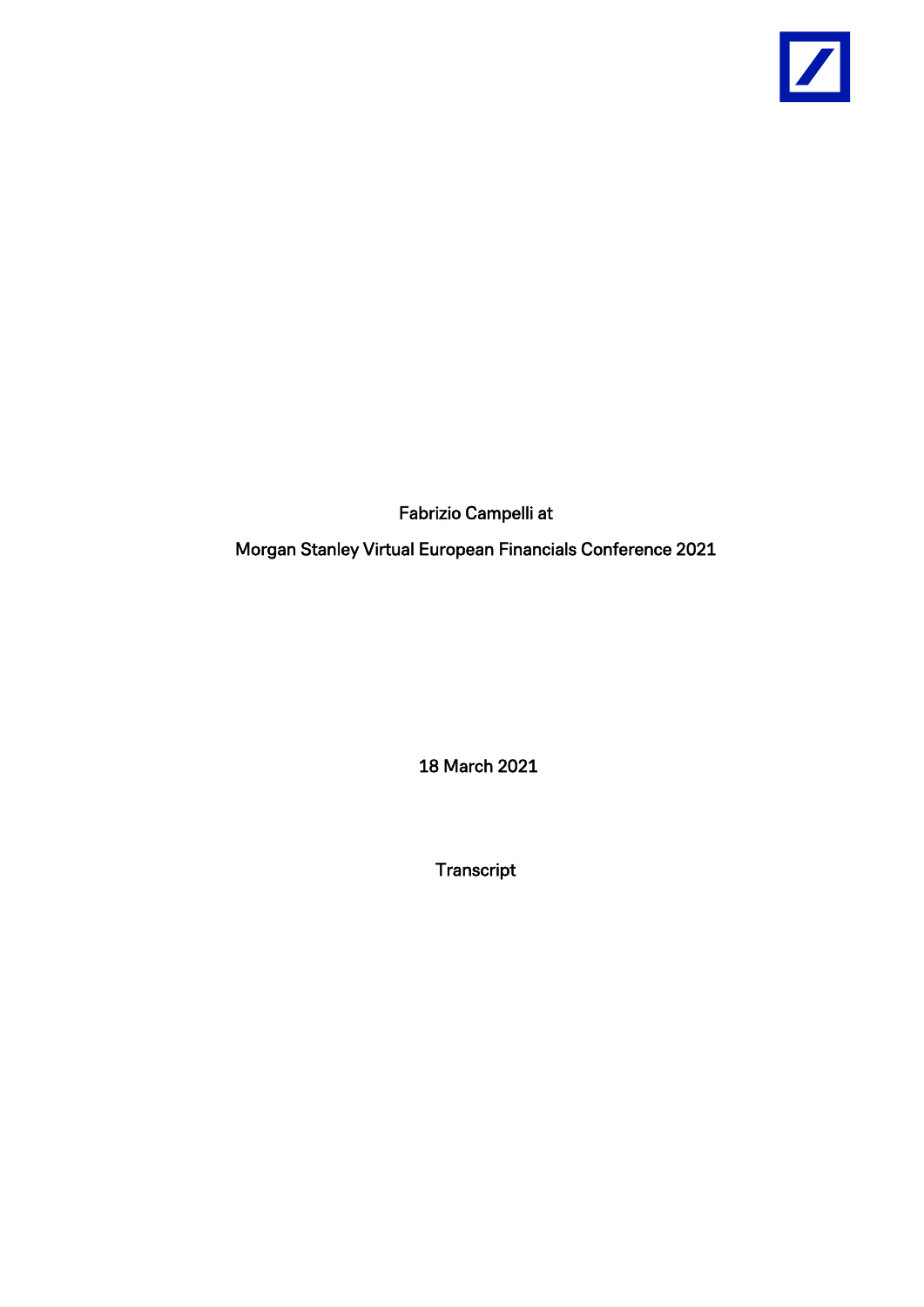

- Magdalena Stoklosa: Well, good morning, and it's my pleasure to welcome Fabrizio Campelli, the Chief Transformation Officer and member of the management board of Deutsche Bank, and actually I'm very pleased to say second year in a row. Welcome, Fabrizio.
- Fabrizio Campelli: Thank you very much.

Magdalena Stoklosa: Absolutely. Before we start our fireside chat, we've got a polling question for you. And it's actually quite simple. It's on your screens. And it says, "What do you see as the single biggest driver for Deutsche Bank's share price in 2021?" And of course we've got the resilience of IB revenues. We've got the cost efficiencies, NII defence, capital resilience and M&A. We'll come back to that polling question maybe a little bit later.

> So, Fabrizio, let's start with the Investment Bank. Of course the trends have been strong across the industry. We've heard about it over the last kind of two days. And of course you yourself, Christian at the year end talked about a strong start to the year. So can I just ask, how has the quarter continued? And also, how do you see the seasonality of the IB revenues as the year progresses?

Fabrizio Campelli: Thank you, Magdalena. Very happy to be here again, the second year in a row with you.

We did have some of that language in our Q4 results. Christian did speak about good momentum being carried into 2021 from what was a strong 2020. And that I have to say, six weeks later into the year, so towards the end of the first quarter, that momentum has continued quite strongly. In fact, quarter to date, we are seeing revenues being up in the Investment Bank by about 20% year over year. And this is across the franchise, so in Origination & Advisory as well as in FIC and in particular in Credit Trading. So a good performance across Investment Bank.

Magdalena Stoklosa: Fabrizio, do you want to kind of take it a little bit further for us, because of course the investment banking revenues are also key to your overall group targets. Do you expect the year to be, of course, so far we've seen it very strong, 20% a very high number. But do the comps get much harder as we go through the year?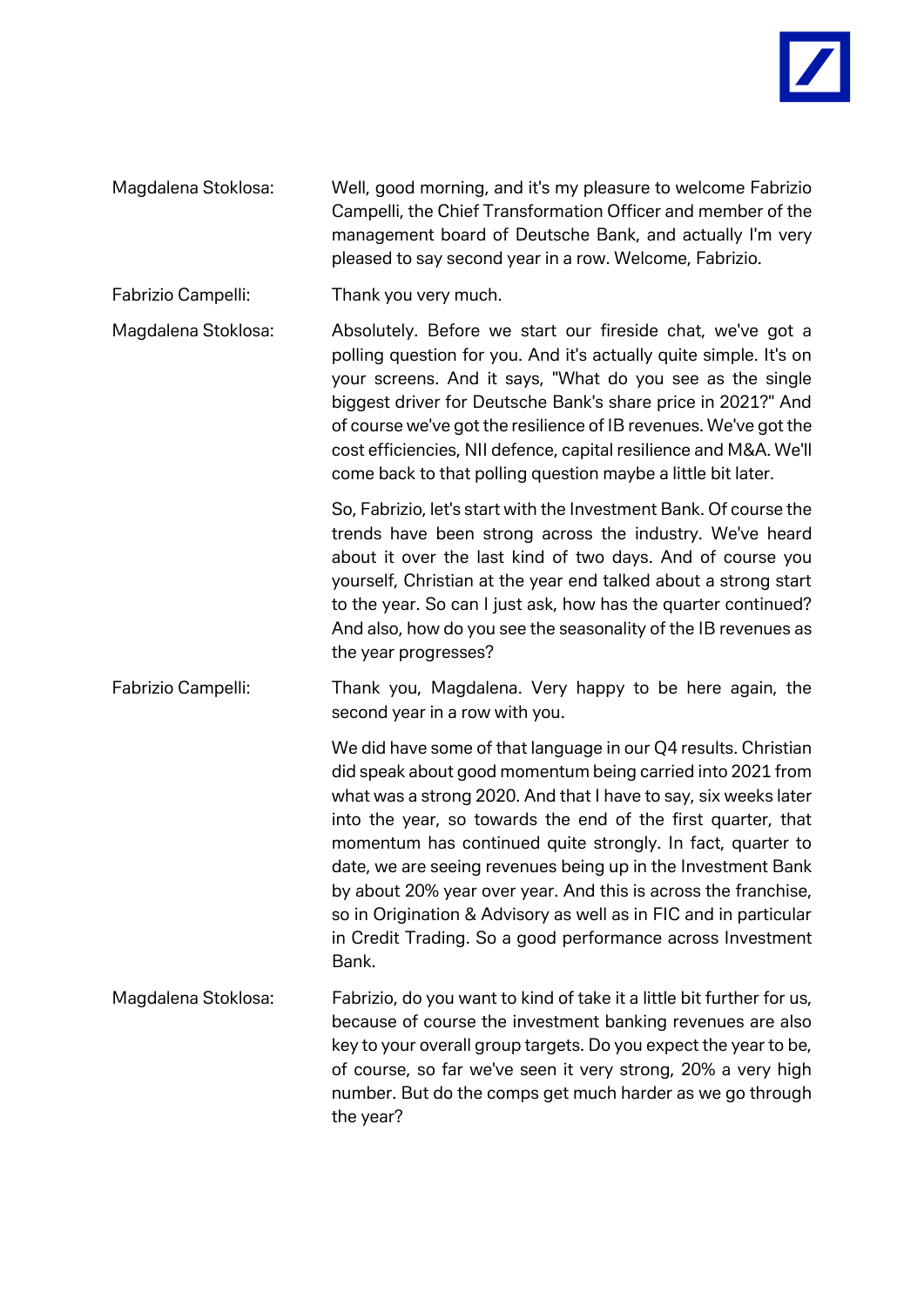Fabrizio Campelli: Yes, of course. We did describe our 2020 performance as one that had some outperformance related to market circumstances that were not easy to replicate. And yet, we also were very clear in our Investor Day in December that we saw a substantial portion of that outperformance actually being resilient and sustained and sustainable into future years. I think what we're seeing right now is exactly that strategy playing out. So it's early to tell how the full 2020 will play out, but clearly we're very encouraged by this start of the year in the business. Also, because we see the performance, like I said, not focused on one particular business only, but distributed across our franchises. And that's true for LDCM, for the DCM franchise, obviously for ECM as well as in FIC. I think it speaks to not just

the momentum in the Investment Bank, but the fact that we have our core businesses really having shown a great resilience last year and carrying resilience into this year, and it speaks to a certain amount of positive momentum that the bank is experiencing. And we expect that momentum not to abate due to seasonality, but in fact to continue strongly. So notwithstanding the fact that some of our businesses obviously do experience seasonality, but the indicators we get, the pipelines, the activity, the volumes of inflows in those businesses in which it matters are actually quite positive.

So 2021, it's early days, but so far things are going quite well. And in fact, as I just told, the Investment Bank better than well.

- Magdalena Stoklosa: Perfect. Thank you very much. Very, very encouraging. Now let's look into the transformation of the bank. You've mentioned a little bit of it on the investment banking side already. But you're in the job for 15 months. So what are your key takeaways so far, the greatest challenges, particularly last year and particularly as the backdrop of the pandemic?
- Fabrizio Campelli: Yes. I have been in the job for 15 months. And the job was established to actually support the consequent execution of our strategy. We announced the strategy in July 2019. Shortly thereafter the Transformation Office was set up. And the purpose was really to give us that systematic focus on executing on a strategy which was predicated on focusing on businesses in which we wanted to compete to win.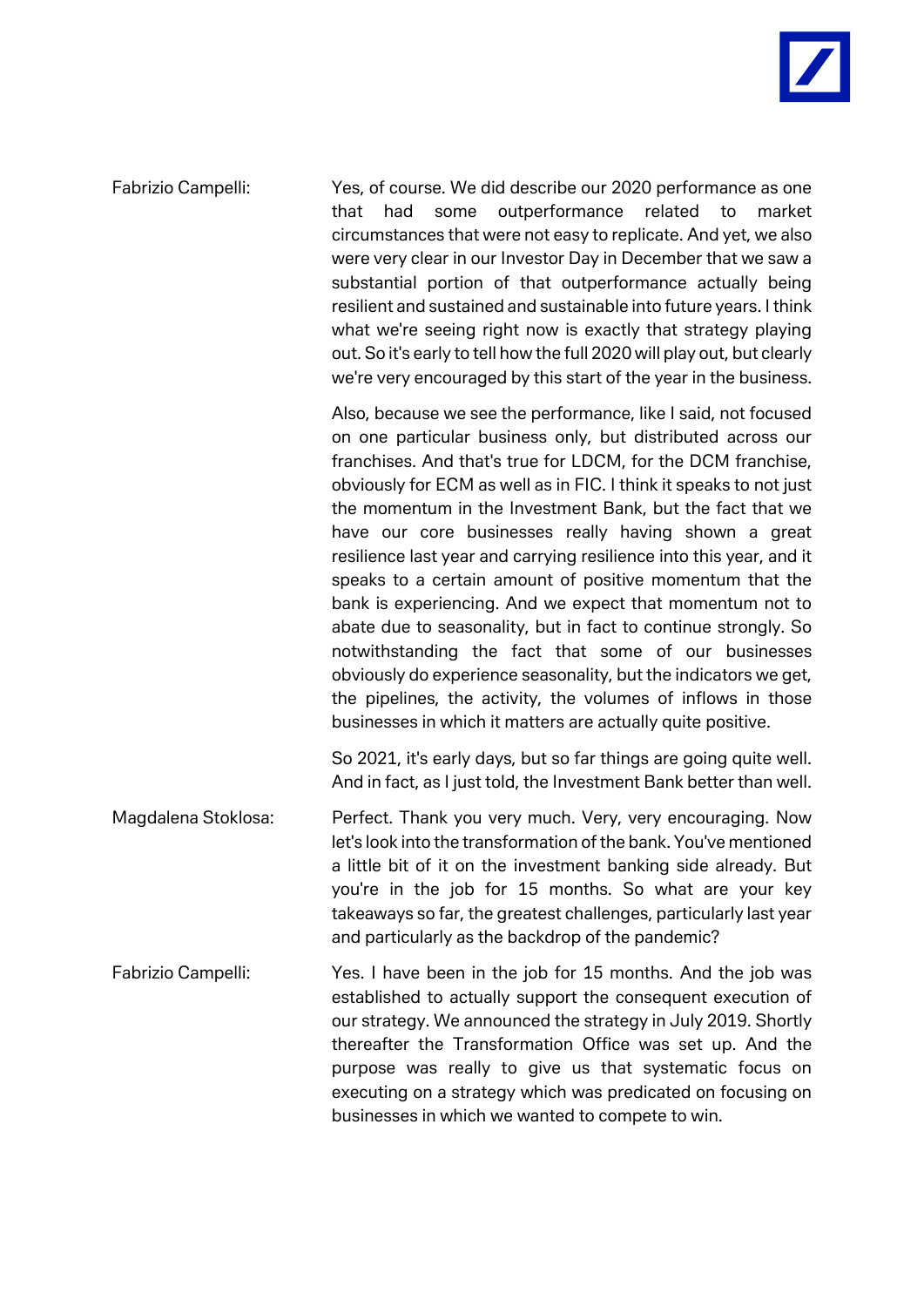And the execution clearly has gone to our plan in 2020, and I think it has been the result of a number of ingredients. A lot of effort that has gone into the preparation of the strategy and the Transformation Office there has contributed to creating the structure around it. I spoke a bit about it at the Investor Deep Dive. We've broken the executional strategy down into 20 initiatives, about 70 key deliverables, 800 milestones. We monitor 130 risks, 130 dependencies between initiatives. It's to create structure and to mitigate the risk of the execution of those long-term strategic building blocks of our execution in any way to go off track.

We also built a lot of mechanisms as part of the Transformation Office to stay on track on shorter term measures and in a way that would allow us to stay focused on the long-term priorities, but also respond tactically to short-term challenges. Little did we know when we set the office up that way that COVID would really force us into a lot these short-term management of difficulty. But things have gone particularly well in 2020 because we have been able to stick to the long-term priorities. As I indicated at the end of the year in our Investor Day, over 90% of our milestones were met. Over 130% of the costs that we were targeting to reduce as part of the key deliverables of the specific transformation initiatives were achieved. And so the program is clearly delivering its cause.

And on the short-term more tactical measures, we've also been able to support the bank quite proactively in countering the effects of the crisis, which clearly did have an impact on our ability to execute and there were some challenges. Think about for example in spring, we announced that we had to put our restructuring on hold, not to launch our employees into what was at that point in time an untenable uncertainty. And when we did that, we had to found countering measures to stay on track on cost, as we did, because we did end up closing the year at the  $\epsilon$  19.5 billion of cost.

I have to say, a very important aspect of this was really creating and then riding on the positive momentum that was generated within Deutsche Bank. I think the whole market in 2020 and in 2021 has seen some things that have supported particularly banks with our business model. But what was specific about Deutsche Bank is that that momentum we saw from employees, from our clients has really supported us into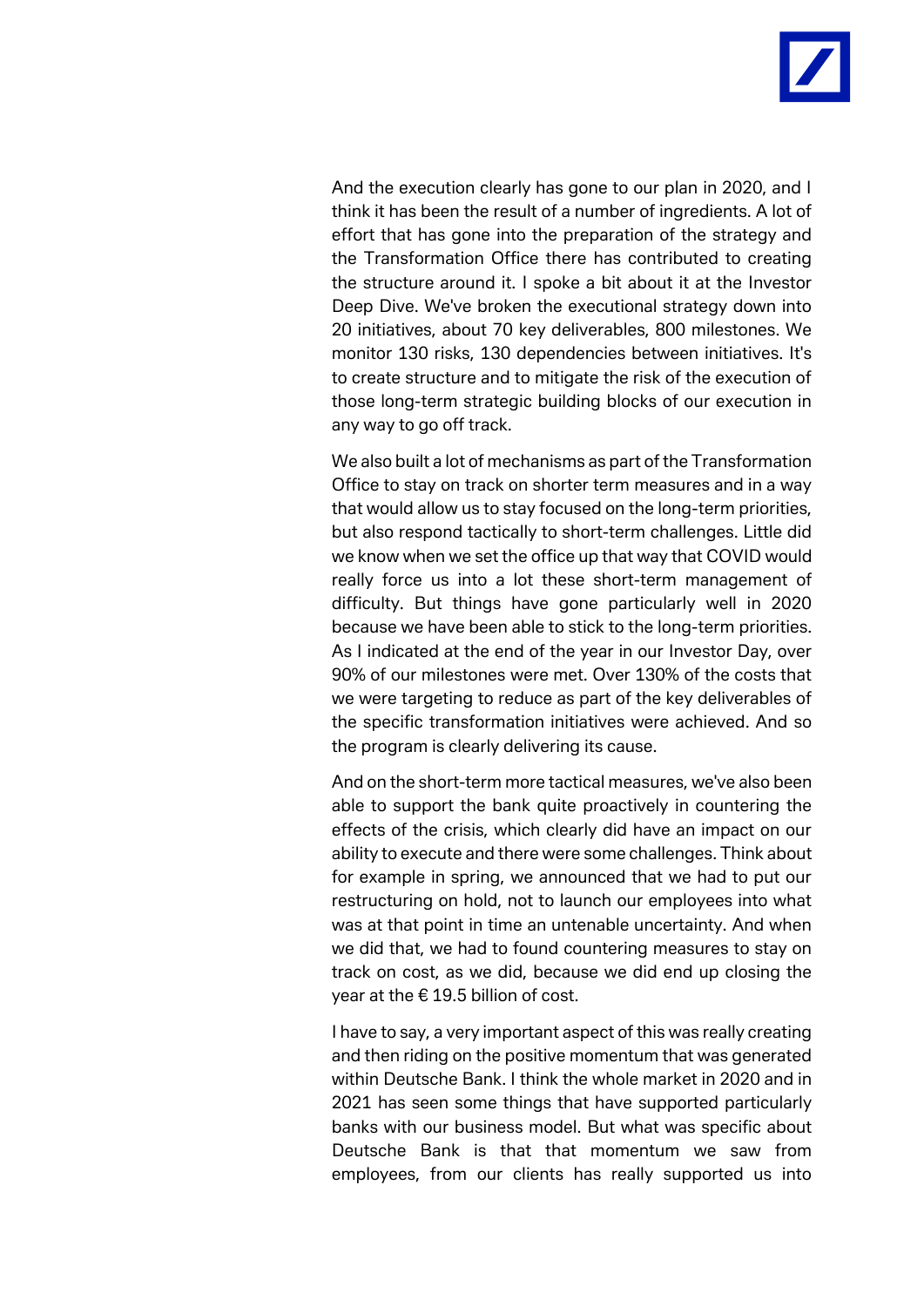making these changes. And we see that momentum being stronger now than it was just a year ago.

The measure of that is when we poll our employees, 90% of our staff stands behind the strategy, understands what we're trying to do and they are actively supporting it. And those are the kind of small things that make a difference. This is the difference between 2, 3 years ago, the effort that was put into these transformation measures, and now seeing our clients starting at 7:00 in the morning making those phone calls, and late at night supporting us to execute on what we want to do.

An example of that is also in Germany. The standing of the bank, the feedback we get from our retail and commercial clients in Germany is at a 10-year high on what we are receiving. And again, showing that the big effort and the heavy lifting that has happened in past years is starting to pay off in the results that Deutsche Bank is showing. So my job was also to channel a lot of this energy, keep us organized, come up with new ideas in the meantime to carry this momentum firmly into 2021 and 2022.

Magdalena Stoklosa: Perfect. At the Investor Deep Dive in December 2020, you've also announced the partnership with Google. And could you just elaborate what are the benefits of it and how should we think about it from the perspective of financial impact? Is it a net positive kind of on the revenue side? Is it net negative on the cost short term because of, I suppose, upfront investment? Could you give us a sense of what's happening there?

Fabrizio Campelli: Sure. The Google partnership we signed, which made us the primary financial partner to Google, is actually designed to actually play right into this spirit of the transformation I outlined. Transformation we often think about it being a cost play when in reality for Deutsche Bank, it is a revenue growth play, a cost play, a culture play. And on the cost side, I mentioned a few examples. But on the revenue side as well, we're really aiming to build momentum around our growth, particularly by harvesting more of this cross-divisional capability which are in turn built on deepening and leveraging better our client relationships. And the Google partnership plays right there.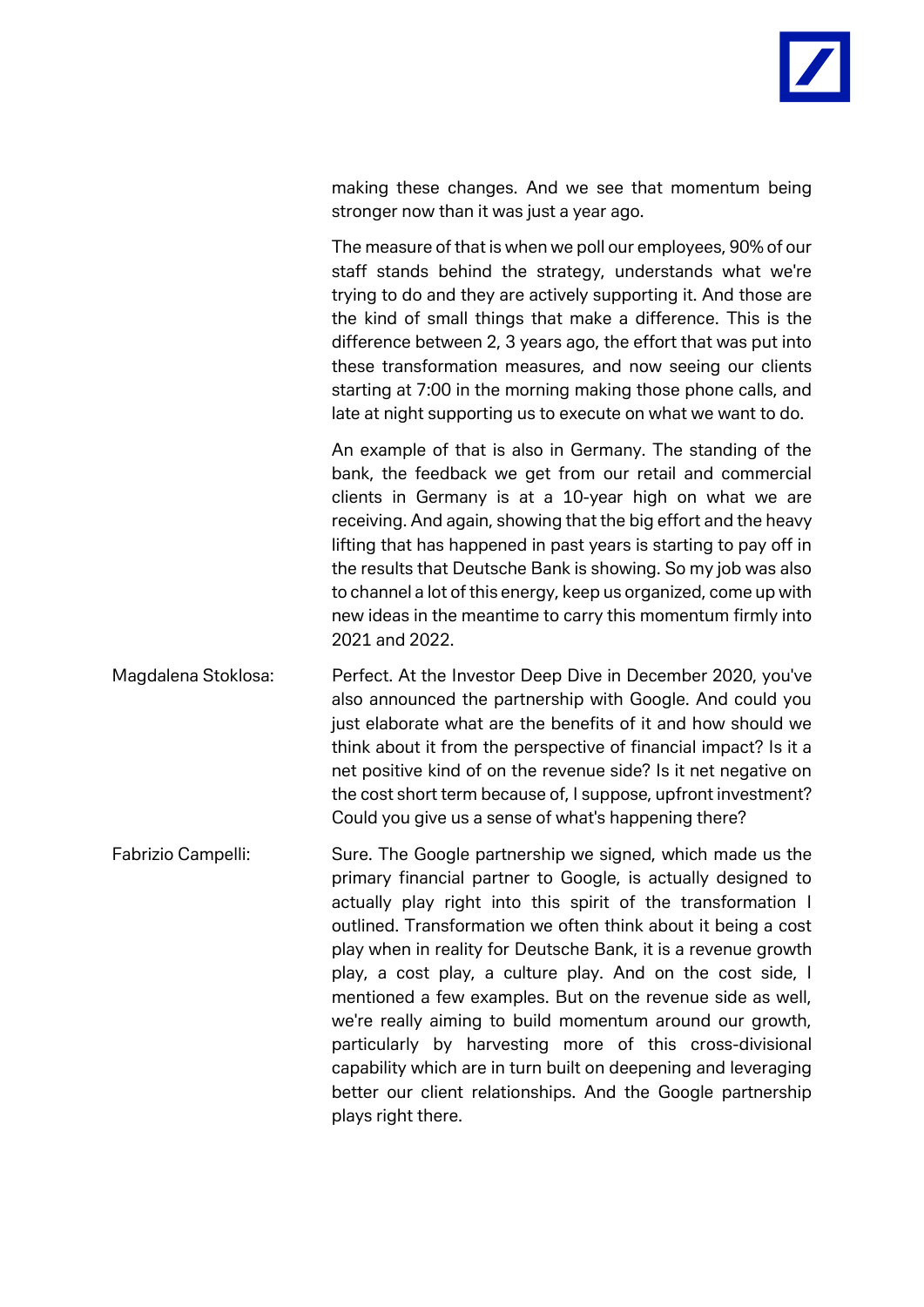

So we have signed this partnership with three fundamental objectives in mind. The first one is to really change the way we develop technology going forward at Deutsche Bank. And the spirit there, Bernd has been quite open about it in his speech at the investor event in December. The spirit there is to change the way we develop our applications and using better technology that Google can make available to us in the way we architect, develop and use technological infrastructure to get to more flexible, better architecture, more scalable, safer set of technology and applications solutions to clients faster.

The second part is innovation. Because thanks to a joint recruiting of engineers, the co-creation of solutions, we will be able to develop applications and make them available to clients in ways that were not possible before to us alone.

And the third part actually is a cost effectiveness play because we are effectively moving to a much more variable cost space. If you think about it, we moved from a world in which we would buy and use our infrastructure to actually having, thanks to the hyperscale model, a model in which we pay for what we use.

And all of this will actually contribute to making us more innovative, better client responsive and obviously enhance growth and come up with new products and new ideas that will make revenue solutions to our clients and reaching new clients possible, and over time also achieve a higher level of cost efficiency. We're talking about a 10 year partnership we've signed, so the time horizon for many of these benefits will distribute over that period of time. And they play right into the spirit of making the strategy of Deutsche Bank a long-term one and making us sustainably profitable and competitive in the long term.

Magdalena Stoklosa: Brilliant, because that actually leads me to a couple of cost questions. And I think before I go into those cost questions, I think you'll be pleased to know that our poll has closed. And the highest answer to the share price question, almost 40% is still continuing cost delivery. So no pressure on the cost questions. So of course you've lowered your 2022 cost target. And what do you see as the contribution of the Transformation Office here?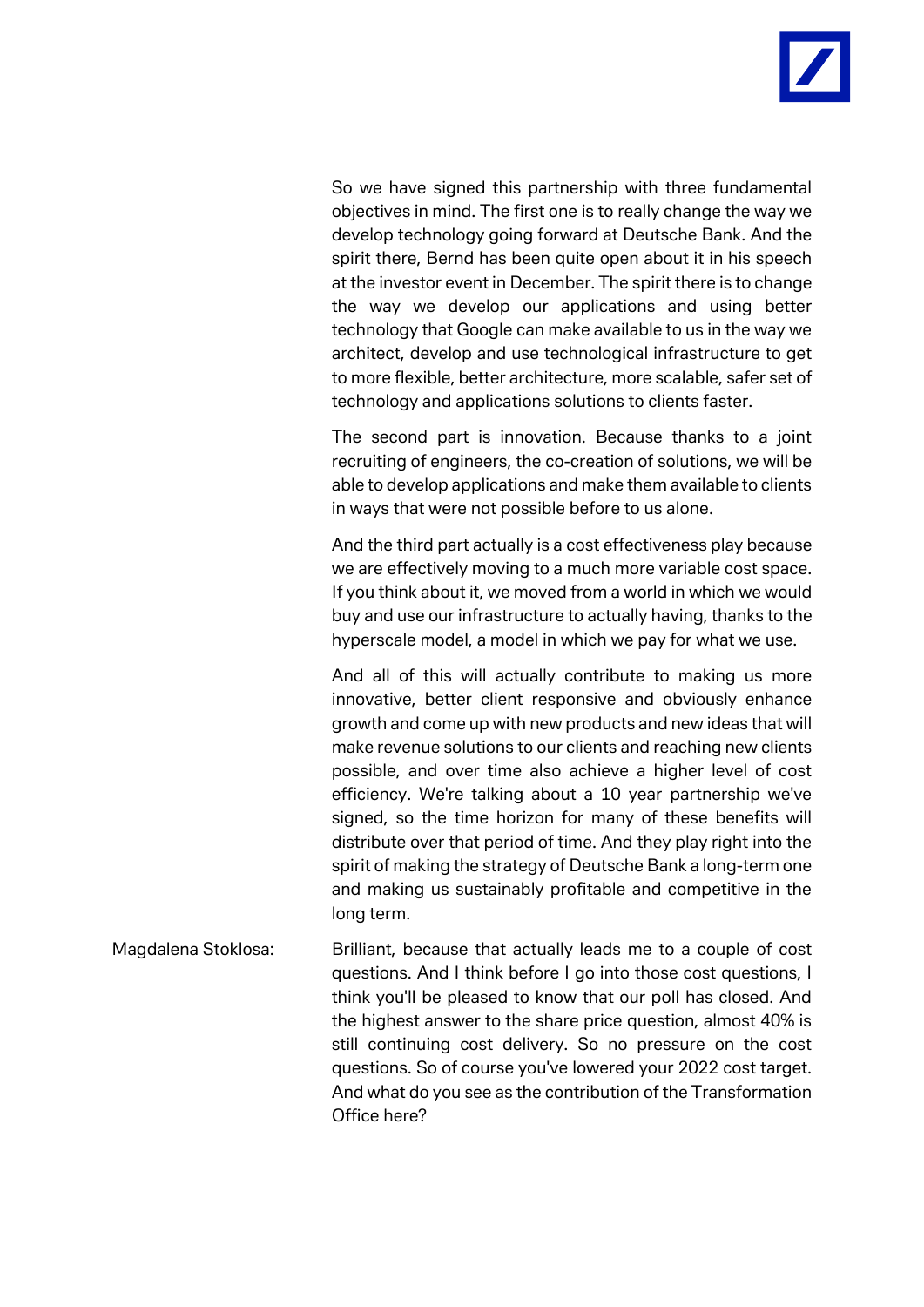

Fabrizio Campelli: Well, we did see very strong momentum on cost, and we have often spoken about the 12th consecutive quarter of adjusted cost reductions. And again, that shows a very thoughtful execution of how we intend to go about the delivery of the efficiency, which is one of the core tenets of the 'compete to win' strategy we have announced. And we intend to keep driving that into 2021 and 2022.

> I think the further reduction of our target from  $\epsilon$  17 billion to € 16.7 billion in 2022 and obviously reflects the fact that as a team, we continue to see opportunities to harvest on investment made to date, investments we are continuing to make in 2021, and obviously we are contributing with some of those ideas. I described some of them. If you think about how the Transformation Office is playing into this, we look at adding and catalyzing new ideas, building on the cost catalyst initiative that James von Moltke started a few years ago and continuing to drive new thoughts. And some of these are relatively small, like a more consistent use of tools and workflow tools to optimize our expenses.

> For example, when it comes to our vendor professional service expenses, some are medium and larger size. We have been speaking about end-to-end process re-engineering as a mechanism by which we can release  $\epsilon$  60 million of incremental cost in 2022 by using artificial intelligence technology partners that enable us to much faster engineering of end-to-end processes. And some are more fundamental, more transformative, as the shift of attention is focusing from cost reduction in the businesses to infrastructure, as much of the heavy lifting in the business has already occurred. A much higher focus on end-to-end process re-engineering and realignment and the re-architecting from a front-to-back perspective becomes a big enabler of further savings.

> So if you think about it in big blocks, we're targeting a  $\epsilon$  1.4 billion of compensation. So compensation and benefits reductions as we continue to reduce our workforce cost. € 900 million or so of IT cost reductions that come from a number of measures from application decommissioning to more efficient application development. And there continues to be focus on those professional service costs that we are optimizing in terms of how we relate to our vendors. Our COO, Frank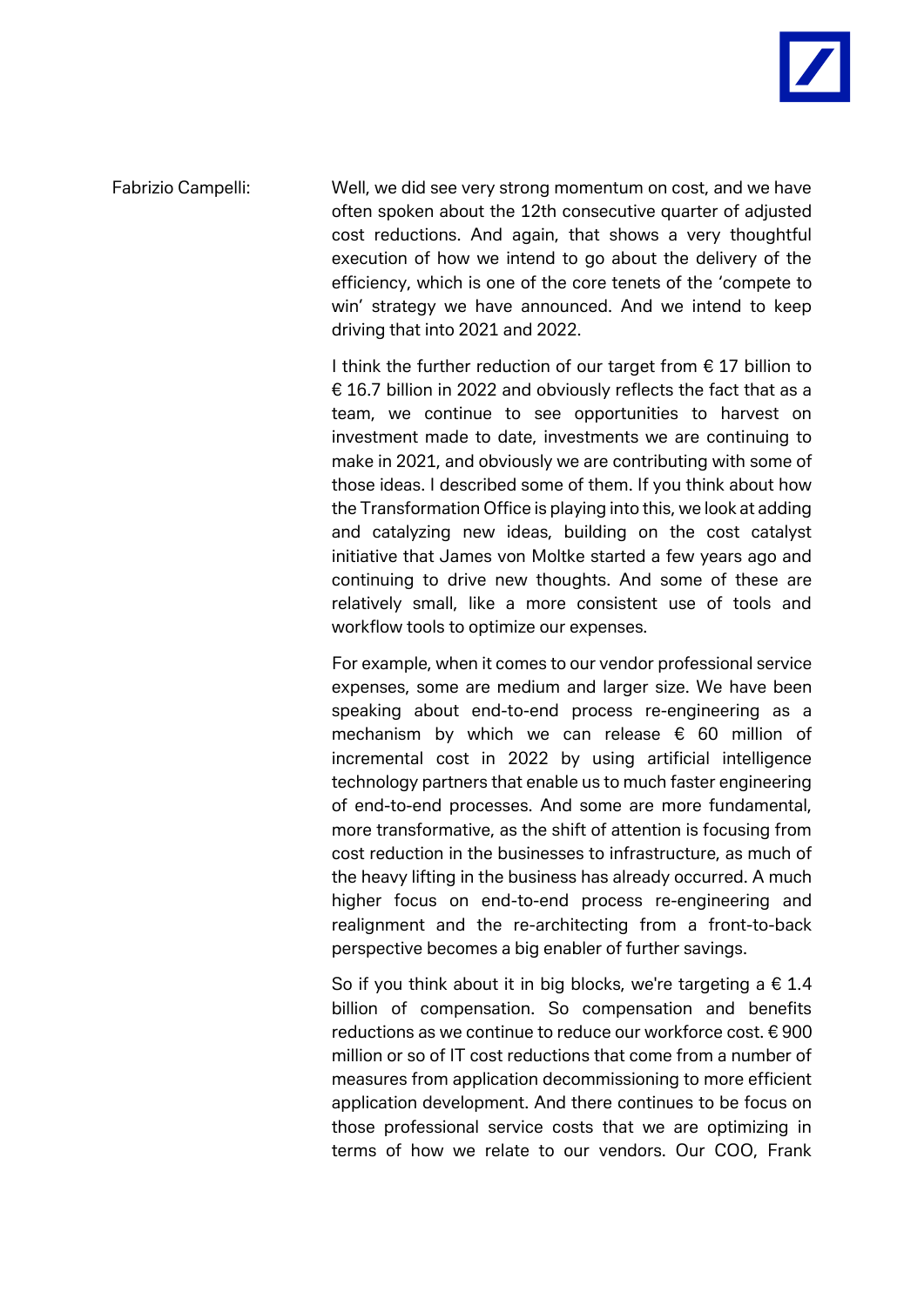Kuhnke, has worked hard on optimizing those costs, and we expect another € 200 million or so of costs.

Incrementally, we're looking at new ideas that cover, for example, an optimized use of our space, and an incremental € 100 million or so has been targeted in 2022. And it will be facilitated by a number of measures we've made, which include for example the consolidation of campuses. In London and New York, we're moving our footprint to new and more efficient buildings, which will help us reduce the overall cost target in 2022. So overall, we remain confident in those.

And this is counting in also other effects that we are seeing. For example, when it comes to Single Resolution Fund, based on the latest guidance we are getting from the SRB, we are expecting in 2021 at least, an increase to the funding of the Single Resolution Fund relative to our assumptions. And so we expect in 2021 bank levies to be closer to last year's level, at around € 600 million.

Magdalena Stoklosa: Perfect. And Fabrizio, you gave us some of the numbers, but let's simply come back to some yearly staging of your cost declines. Because of course, your cost trajectory kind of looks like a hockey stick. So we've got  $\epsilon$  1 billion in 2021, of course at the same time with all necessary investments. We've got  $\epsilon$  2 billion cost cuts in 2022. Now, can you talk to us about your level of confidence that that 2022 cost target, € 16.7 billion, how difficult is it to achieve? Because in real, in absolute numbers, these are big saves.

Fabrizio Campelli: Yes. Magdalena, I would point to one thing, which is I wouldn't really see it as a hockey stick in the sense that from end of 2018 to end of 2020, we reduced costs by € 3 billion on an adjusted basis. And between the end of 2021 or 2022, it's now only € 2.8 billion left. So in a way, we have already, if anything, it's an inverse because we've done the heavy lifting upfront and we're now benefitting from the enormous effort that has gone into previous years.

> We said very clearly, I think James has also provided some transparency on this, that in 2021, we decided to accelerate some of the investments that will help us make 2022 and beyond more efficient. For example, we transparently showed that in 2021, we decided to invest an incremental € 300 million on the integration of our German IT platform. And this is an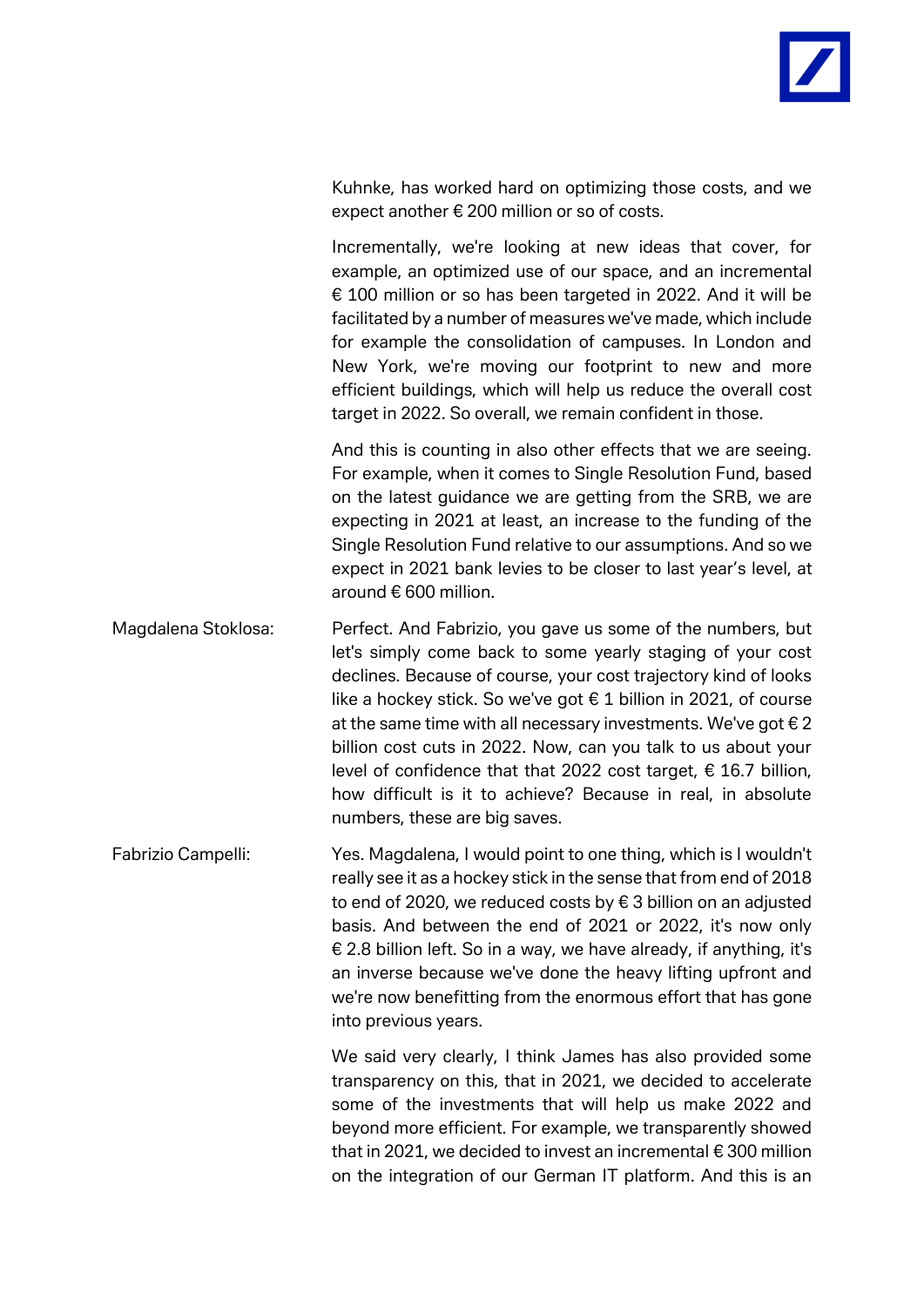investment that will give us benefits into 2022, but into 2023 and beyond, it will be an even larger investment. We decided to invest more through the use of the Driver Based Cost Management in the reduction of the stranded cost into our Capital Release Unit, which is why from the original assumption of approximately  $\epsilon$  1 billion, the Capital Release Unit stranded cost expected at the end of 2022 have now dropped to  $\epsilon$  800 million. But thanks to the investment we're making this year, it would also carry momentum into 2023 and beyond.

So overall, I would say we have a strong conviction obviously into our 2022 targets. The  $\epsilon$  16.7 billion remains absolutely the number we are committed to. And we see and we have a strong plan on how to achieve that, which is predicated on not just the work done so far, the fact that many of the initiatives we have carried out in 2020 and 2021 will run rate into future years and so will help us get there. But also because we continue to replenish the book with new ideas. That's what my office is also very heavily involved in, which is giving us comfort that the plan we have, we intend to navigate with the same discipline that we have shown for the last 3 years with the kind of the intent to continue the last 12 quarters of meeting or exceeding promises on cost to be maintained for the next 8 quarters.

- Magdalena Stoklosa: Fabrizio, let's move a little bit forward, because of course when we originally spoke about of course the strategy back in 2019, 2022 just seemed very far away. And of course 2022 now is just kind of next year, and we've talked about the confidence in that  $\epsilon$  16.7 billion target. When you cast your eye 3 years further, how should we think about a cost base that Deutsche needs to operate with?
- Fabrizio Campelli: It's really important to understand, we started the transformation and it was healthy for many reasons to attach absolute targets to many aspects of our plan. And so that's why there was an absolute cost target laid out for us for 2020, for 2022, and those are serving a certain purpose. As we normalize the transformation cycle, we move back to being a bank that can deliver and will deliver an 8% return on tangible equity, which is what our target is. As we move back to having the heavy portion of the therapy behind us, it will also be important to move back to a more relative measurement of cost efficiency. So we intend after 2022 that our effort would be to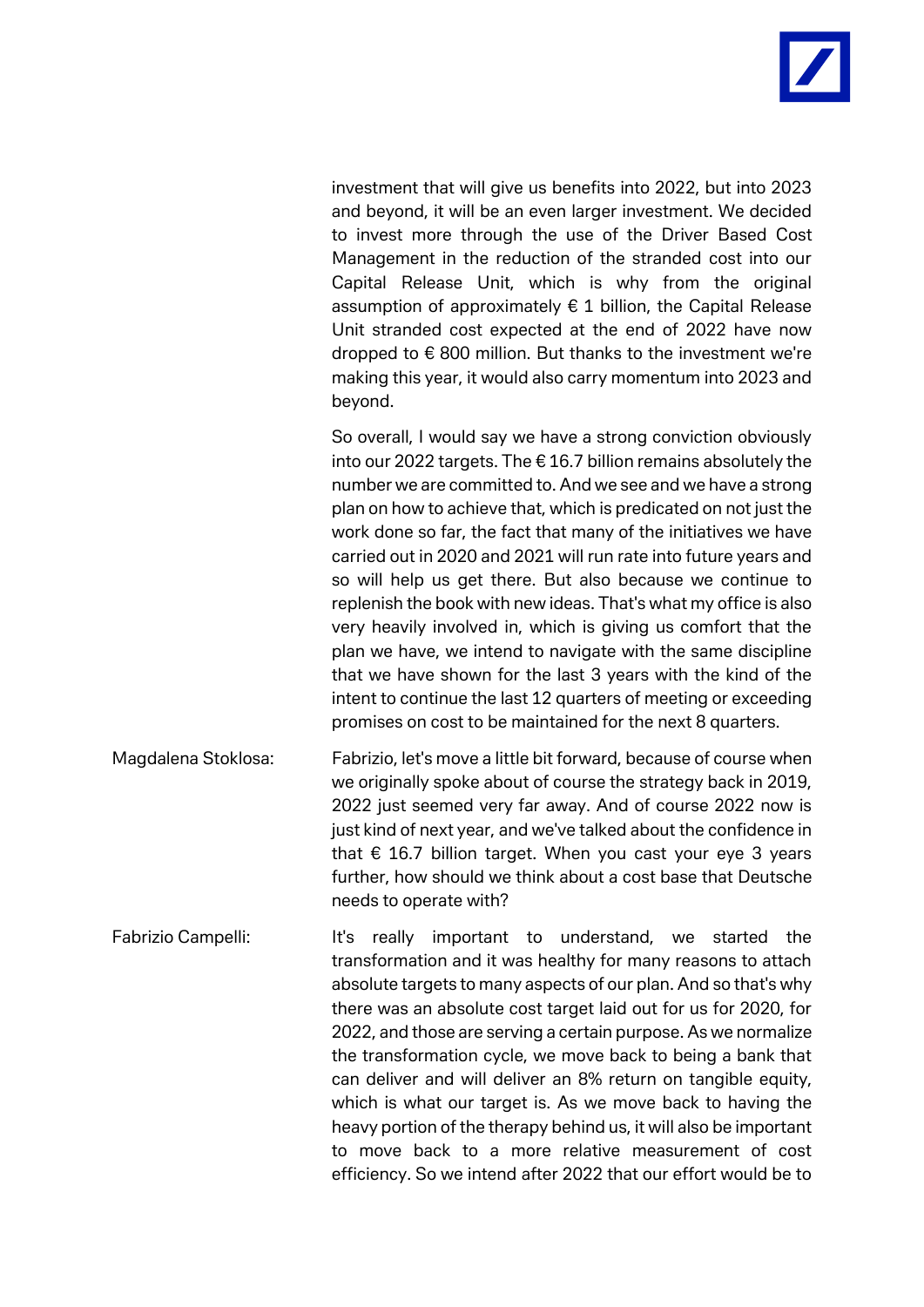move back to a cost-income ratio target. And we see that for 2023, for example, a level of 70% would be the level that we would target, and of course improve from there based on a number of metrics that we can see.

I mentioned earlier, we already see that for 2023 there would be pressure upwards on cost from a number of things. But also, we have a lot of measures already lined up, which will blossom only fully in 2023. I mentioned the stranded costs in the CRU, the full impact of having a single platform supporting the technology of our private bank in Germany, all of these will continue to generate positive momentum. But again, we will have the heavy part of transformation behind us at that point and not giving up any discipline because we will be very focused on sticking to this consequential execution or strategy. We would want to carry this momentum into 2023 and beyond, but looking at the right balance between cost and revenues. And the 70% cost-income ratio is really what we are currently looking at as our hypothesis.

- Magdalena Stoklosa: Okay. So of course cost-income ratio, there's costs, there's revenues. Let's go back onto the revenue side. We talked about the strength of IB revenues, but of course there's kind of the second big discussion on the revenue side is of course the trajectory of net interest income. And you have been quite vocal over the last quarters about a defence of the net interest income by of course loan growth, particularly kind of domestically in Germany, but also repricing, again, kind of corporate commercial deposits across Europe. Could you give us a sense of where we are, any context you can give to the broad NII trajectory?
- Fabrizio Campelli: Sure. It has remained a very central part of our strategy to counter the negative drag of interest rates with active measures that we've embraced in our businesses. Perhaps let's start with the Corporate Bank. The starting point for the Corporate Bank is already quite strong with 40% of the revenues there are fee income based already. So it's a pretty solid starting point. But nonetheless, we do have exposure to net interest income, and the negative interest rate environment has clearly been a challenge.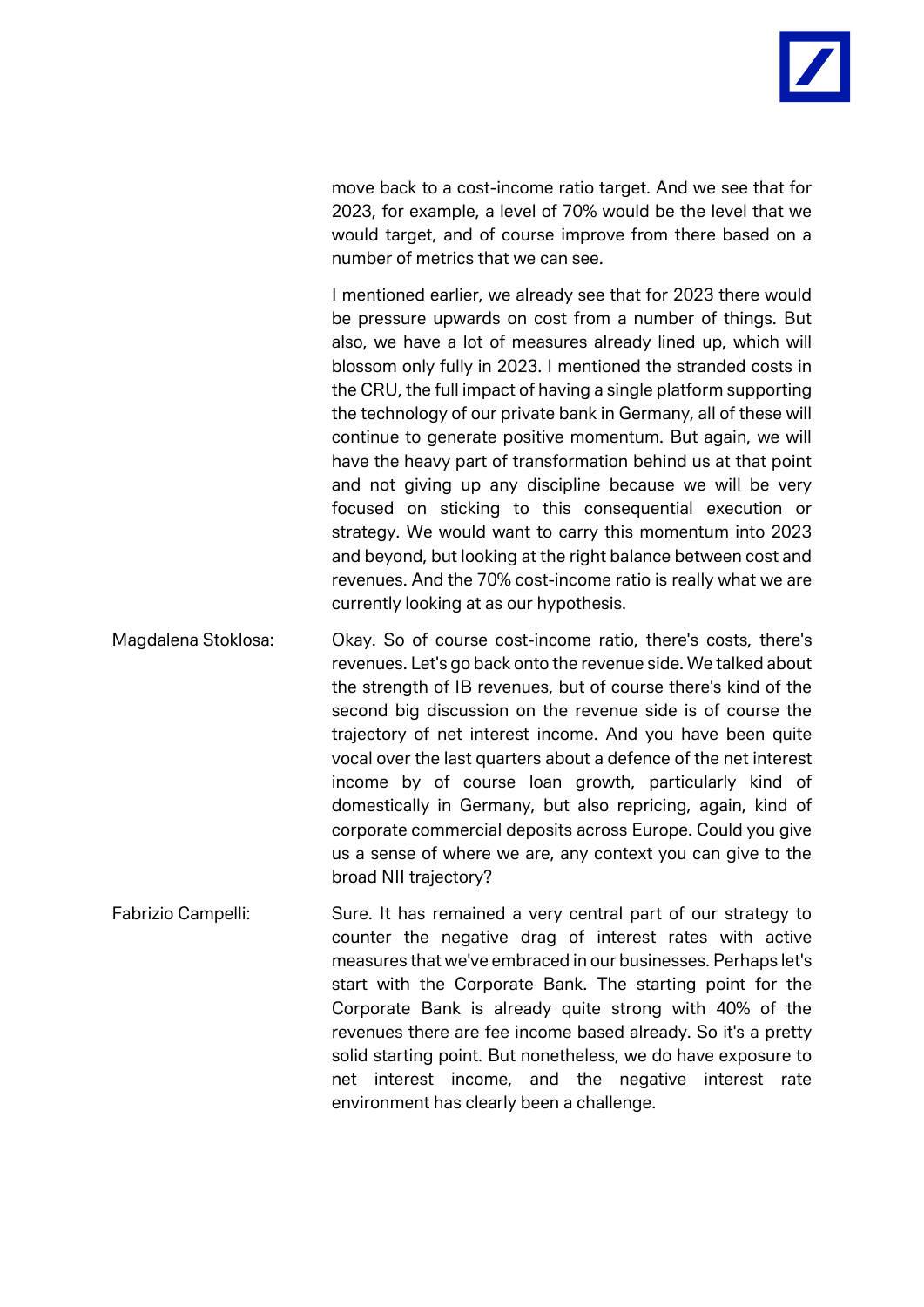

In that sense, Stefan Hoops and his team have done a formidable job at actually continuing to work on the conversion and the establishment of charged arrangement. And currently we have about € 78 billion of our accounts which actually have a charging agreement attached to them, which has helped us really increase and enhance revenues relative to where we were at the end of 2019 by about € 200 million a year in that business. And with momentum that, again, we expect to carry into 2021 as more of that activity is carried out.

In the Private Bank, focus has been on rounding out the business, and it has been done quite successfully. We have increased volumes in 2020 of loans by about € 13 billion and net inflows were approximately € 16 billion in 2020 of which € 5 billion were actually deposit conversions. So we have achieved a good reduction of deposits, enhancement of invested assets, which obviously is good for the bank, is good for our clients.

And if you take into account the fact that we have continued on the repricing activities on all of our products, we have for example continued to create these new accounts over € 100,000 are applied on a charged basis. The combination of higher account fees and other re-pricing initiatives generated approximately  $\epsilon$  100 million of incremental revenues for the Private Bank in 2020. And we expect that same level of incremental revenue to continue into 2021 as these measures continue to be applied.

And so when you look at the growth rates expected in these businesses, it's actually looking like we are holding, for example in the Private Bank in Germany, quite steady. But in the interest rate environment we have in Europe that is actually a strong performance as shown in the performance of our retail bank in 2020 relative to peers. That was actually quite resilient thanks to all these measures that have been put in place.

Magdalena Stoklosa: Brilliant. Thank you very much for that. Now let's move on to the CRU run down path. Because you've mentioned the stranded costs, and of course they have been revised down. But also the Prime Finance transfer to BNP, is it on track? When is this transaction finishing?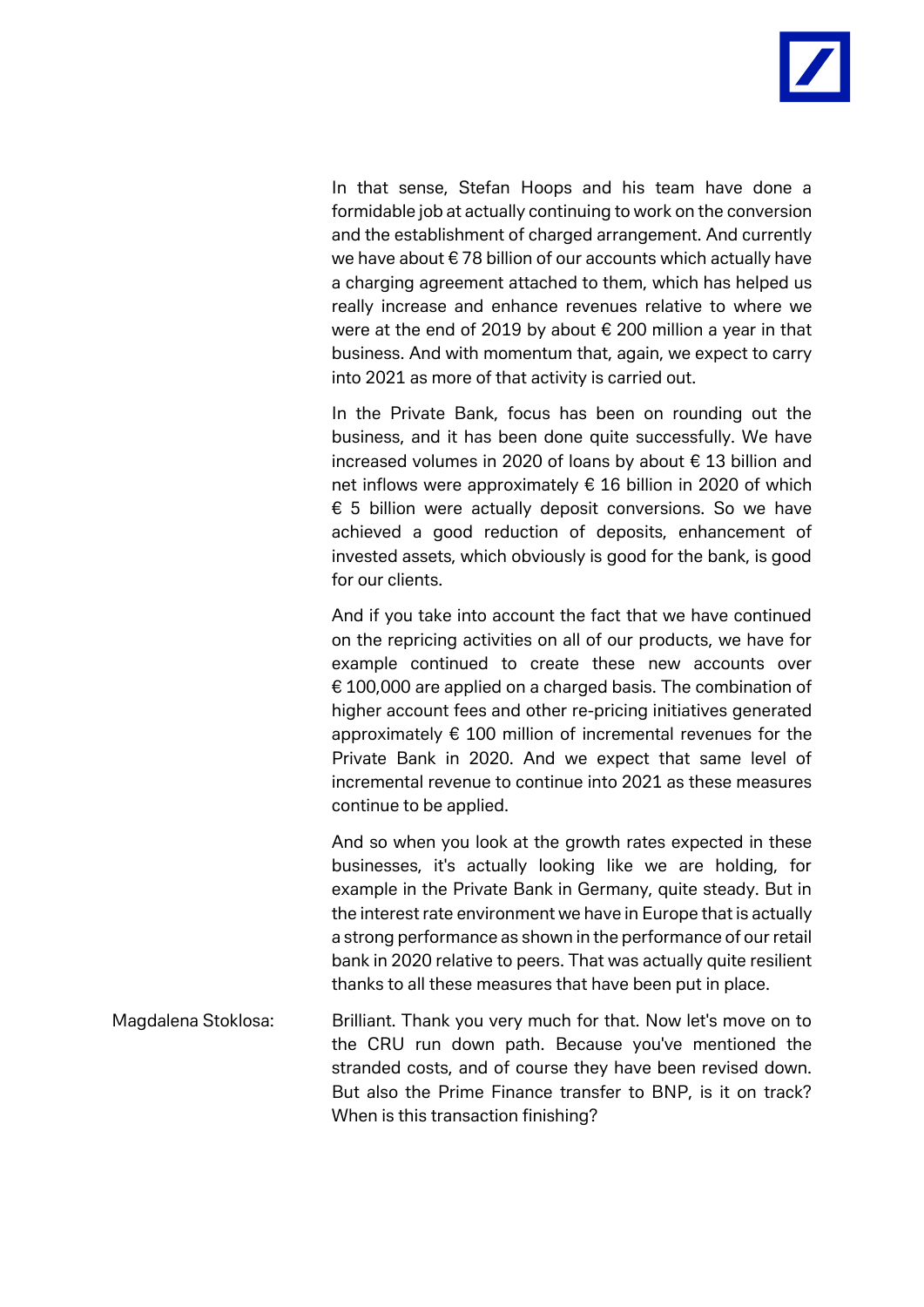

Fabrizio Campelli: So we are very pleased with the progress we're making on the CRU. We have halved the RWA exposure since inception. We have reduced the leverage exposure by three quarters since inception. Costs have been nearly halved to  $\epsilon$  1.8 billion. And we actually see really good progress towards those targets we have laid out for 2022, and in fact even improved, for example on the cost side, the numbers further by virtue of us focusing quite systematically on the continued extraction of a number of charges.

> Now, the performance of the CRU is predicated on a lot of activities from de-risking to a successful execution of the sale of our Prime Finance business to BNP. That transaction is fully on track. In fact, we are really quite pleased of how it's playing out. I think it's a positive transaction for us, for BNP and for our clients. It's actually playing out in the way we had envisaged. And we have continued to offer to our clients those services obviously now after the transaction has closed quite successfully.

> As it relates to the outlook for the CRU, we do expect the targets for 2022 of a reduction of RWAs down to approximately € 32 billion to stay on track. We have been quite transparent on the composition of those € 32 billion. The vast majority would be operational risk, but assets which will play down over time. Approximately € 9 billion relate to credit and market risk. And those are going to have a stickier profile. And so while we do not see a particularly adverse risk profile from those, we expect that it will take some time to unwind. It's things like structured repos with severance, which obviously are safe positions that will nonetheless take a longer period of time to unwind. And so in that sense, we feel that the trajectory of the CRU deliberation of capital strategy has worked well, will continue to serve us very well in 2022, and we remain on track on all fronts.

Magdalena Stoklosa: Perfect. I think maybe one of the kind of last things. We haven't touched upon of course the credit cycle and your outlook on provisions into 2021.

Fabrizio Campelli: I can say a few words on that. We were quite pleased with how 2020 played out. In fact, I remember, Magdalena, you asked me the question just last year when we were actually still physically on stage at Park Lane at the Hilton in Central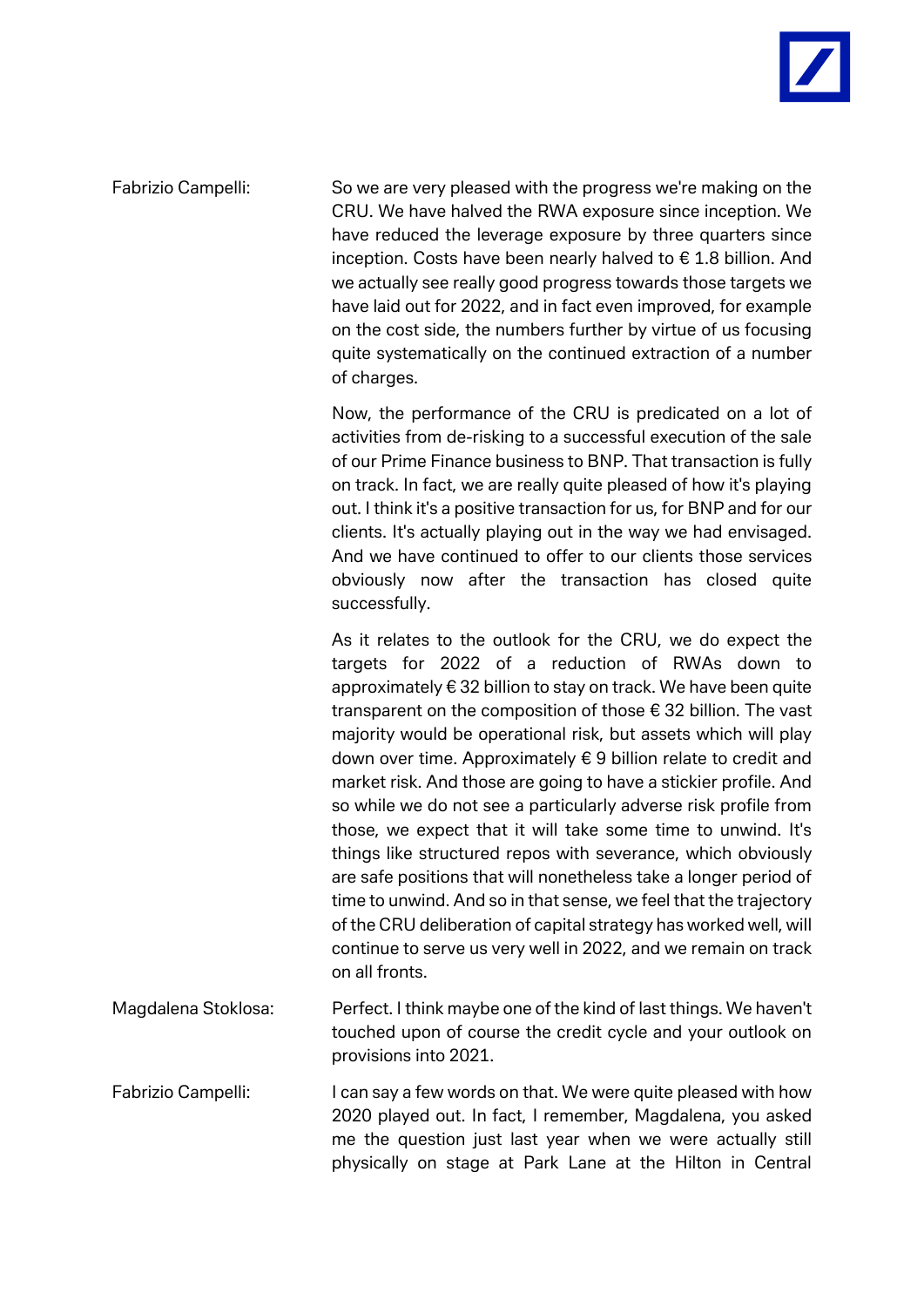London. And you asked me about how do we see loan losses. At the time, I think we had just started to give guidance. In April, we guided for 35 to 45 basis points of credit loss provisions for 2020. And we were pleased to actually land in a 41 basis points number for the year, which was within that guidance. And I have to say, this was down to a strong risk management framework that Deutsche Bank had embraced and strong discipline in the portfolio we went into the crisis with and then continued to work with stronger discipline to continue to de-risk as the year unfolded.

If I look at 2021, that strength has continued to show. So for example, for Q1, we expect our credit loss provisions to come in at probably around half of the current consensus of  $\epsilon$  360 million. And we expect overall for 2021 the overall CLP profile to be modestly lower than we had for 2020. And then we expect for 2022 onwards to see a more normalized CLP environment of around 25 to 30 basis points. But for 2021, like I said, for Q1, our current outlook is about half of current consensus for DB.

- Magdalena Stoklosa: Very encouraging to hear the numbers. All right. Superb. And before we move to questions, Fabrizio, let's talk about something slightly different. You have been the best performing banking stock in SX7P in 2020. So how do you continue to build that kind of shareholder value into this year?
- Fabrizio Campelli: Yes. It was a very positive run for Deutsche Bank in 2020. We believe the best thing we can do is to continue to execute on the plan we have laid out. We are very focused on that 8% return on tangible equity in 2022, and we're doing this by everything we discussed today. On revenue, continuing growth, the level at which we are expecting it. That level, by the way, if you look at 2020 would imply a 0.4% compounded annual growth rate for 2021 and 2022, which seems to be at reach given the momentum we're seeing, in fact already in the first few weeks in the year.

On cost, we spoke about it. There is a lot of discipline and a lot of focus on achieving those goals in a very systematic and disciplined matter. And frankly, when we look at revenues being close on that reach, 12 consecutive quarters of cost reductions which we intend to carry forward into the year, a robust credit position and framework that is making us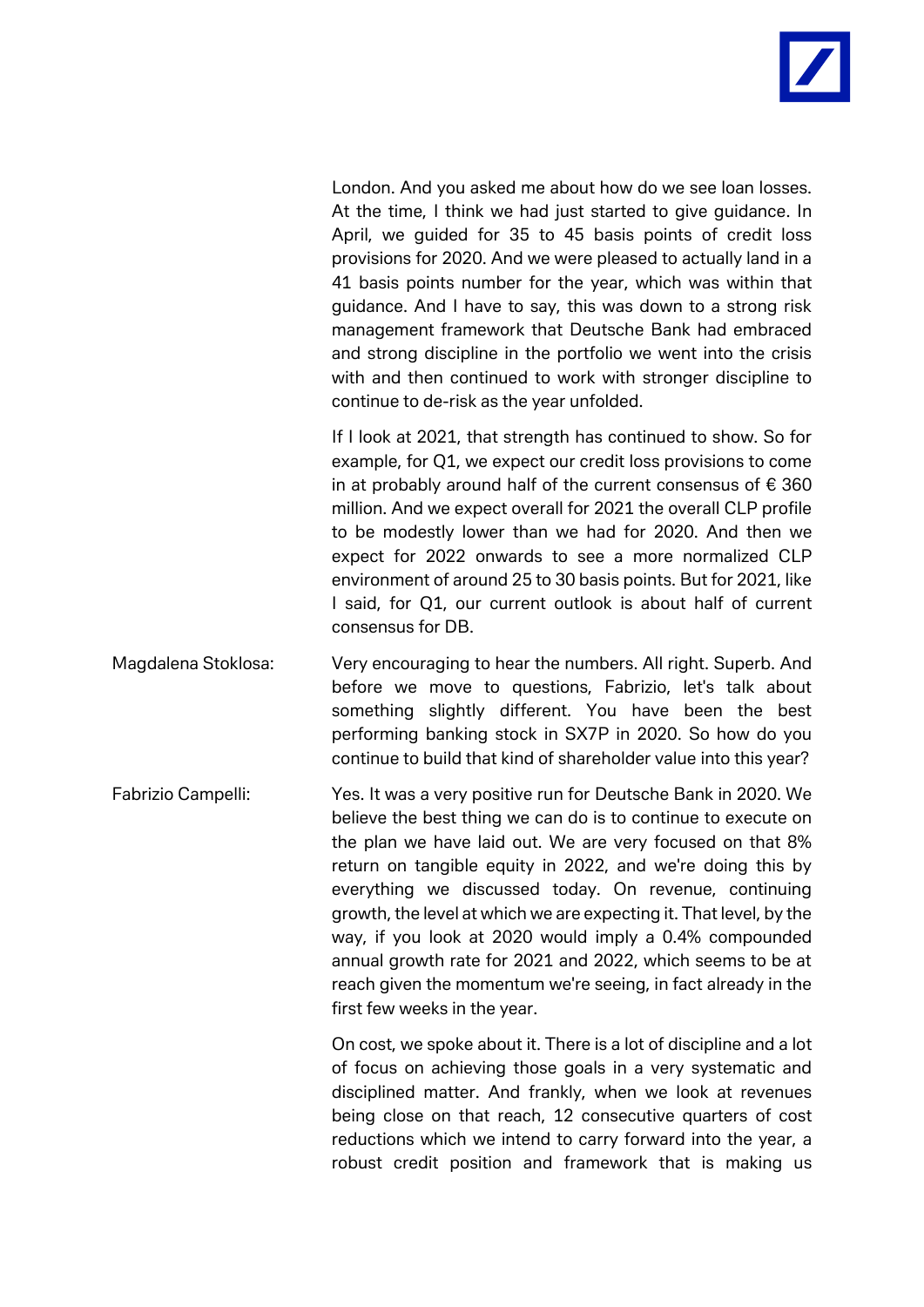comfortable around the plan, notwithstanding maintaining a lot of mitigants and maintaining overlays which we had in the second half of last year and carried into 2021 to mitigate for risks. We see that that 8% return on tangible equity and the fact that we will be working our way to reach it quite consistently, and with the momentum we are seeing right now inside the bank, around the bank, is giving us confidence that the Deutsche Bank share price will continue to rate.

At 8% return on tangible equity, we will be talking about a 0.8x tangible book. And so obviously we are very focused on not disappointing on our targets. This is a management team that has really in the last 18 months delivered against everything it promises, and the intention would be to maintain that focus.

If on top of that you add the fact that we did speak about going back to capital returns from 2022 onwards, and we have spoken about the € 5 billion capital return strategy that would come on top, and of course we would hope that all of this would be enough to continue to build that momentum on Deutsche Bank.

- Magdalena Stoklosa: Perfect. Well, thanks very much. And let's take a couple of questions from the audience. The first one is about capital markets performance kind of year to date. In your review of the phenomenon of SPACs, I suppose you wouldn't have avoided this one.
- Fabrizio Campelli: Yes. SPACs are performing really well. It's predominantly in the US. They're benefitting I think all banks and they're benefitting Deutsche Bank as well. We are seeing great momentum in that part of the business ourselves. And it is the kind of product we're looking at because we obviously want to build on longterm momentum, and of course, these are the kind of products that tend to live more on cycles rather than long-term outlooks. And so we are looking at quite closely at how we can continue to support clients on the product, but we continue to also focus on having a long-term capital market strategy that builds on all legs of capital markets. And in that sense, as I outlined earlier, we were actually quite pleased with the fact that our overall performance in capital markets was well balanced across all products and asset classes within it, and it was not just one product.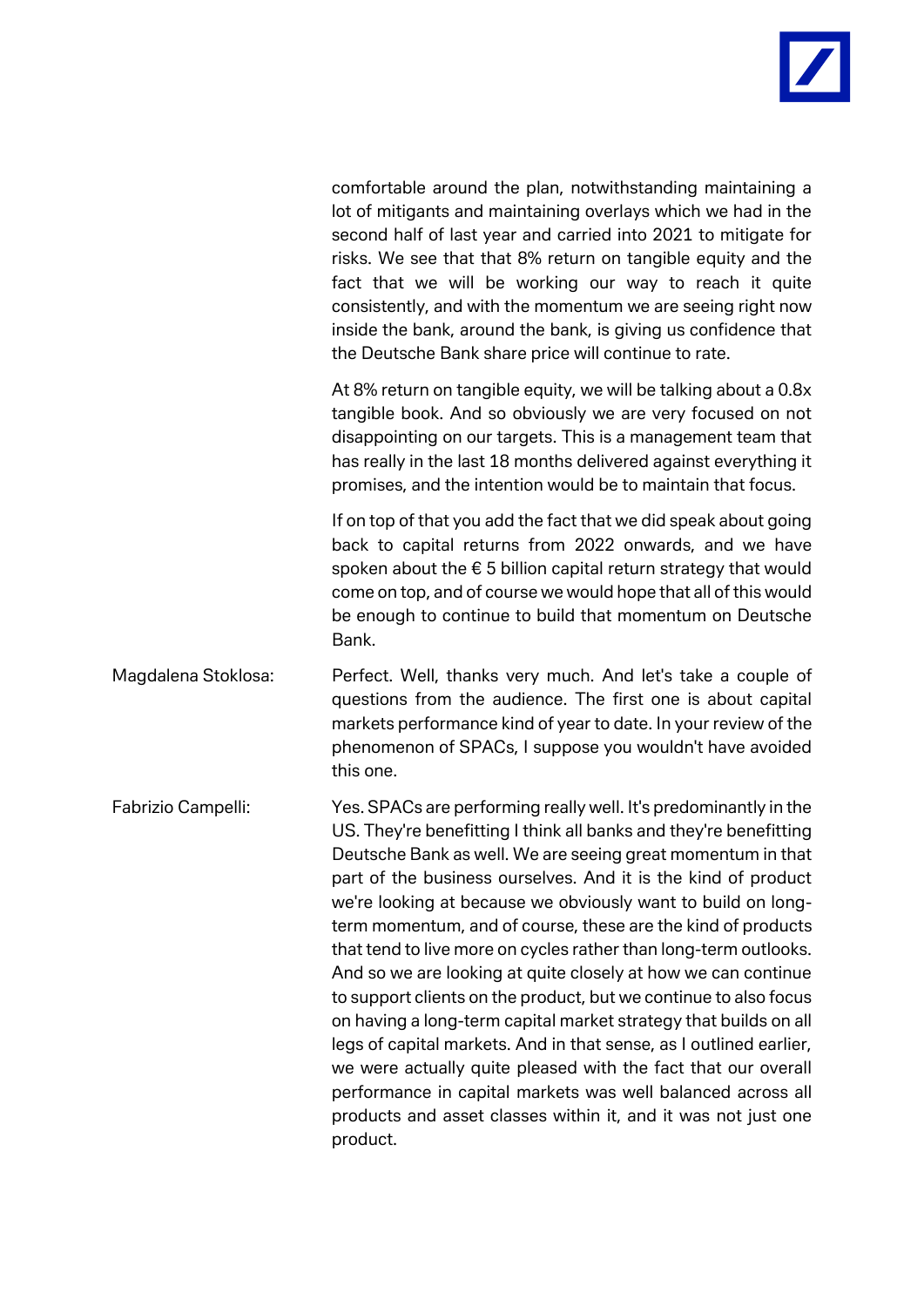- Magdalena Stoklosa: And one more question on IB. And it's a little bit kind of one sided, so bear with me. You're the second bank at this conference which gave actually the kind of year-to-date Investment Banking revenue growth number. So of course, you talk about 20% and Credit Suisse yesterday talked about 50%. So the question is, is that, do you feel, of course, it's literally a comparison one on one, but do you feel that you're actually kind of losing market share if some of your peers are showing that type of momentum?
- Fabrizio Campelli: We are actually looking at our market shares quite closely. And we have looked at our market share and the momentum on market share we had in the second half of 2020 was actually quite positive as the idiosyncrasies that particularly benefits US banks and normalized in the second half of the year, Deutsche Bank benefitted quite a bit. I think we gained across investment banking over, almost half a percentage points of market share. And we see that momentum having continued, actually, in 2021. It's also worth saying that the number I quoted earlier didn't have any particular one-off effect in it. So it's a fairly consistent comparison year on year.
- Magdalena Stoklosa: Okay. Is there any, when you think about the IB side, and of course you have a stated objective of growing share within the IB overall, I suppose which bits are you hoping to kind of gain share the most?
- Fabrizio Campelli: So our strategy was to refocus our franchise. And therefore, when you think about how our Investment Bank has developed, it was in the context of the broader strategy in which we want our Core Bank in all of its entirety to be focused on areas in which we can compete to win.

What we are seeing, and 2020 was a good display of that and 2021 is actually very positive in confirming that, is that that strategy of refocusing our franchise away from equities and much more into the Origination & Advisory capital markets thesis, and within the FIC on our financing, trading and the macro businesses is actually paying out, because those are businesses in which Deutsche Bank has gained market share, has strengthened its position in ways that actually play right in the hand of the rest of the bank and in the rest of the franchise where we can truly become more client centric and operate in businesses in the Investment Bank in which we can continue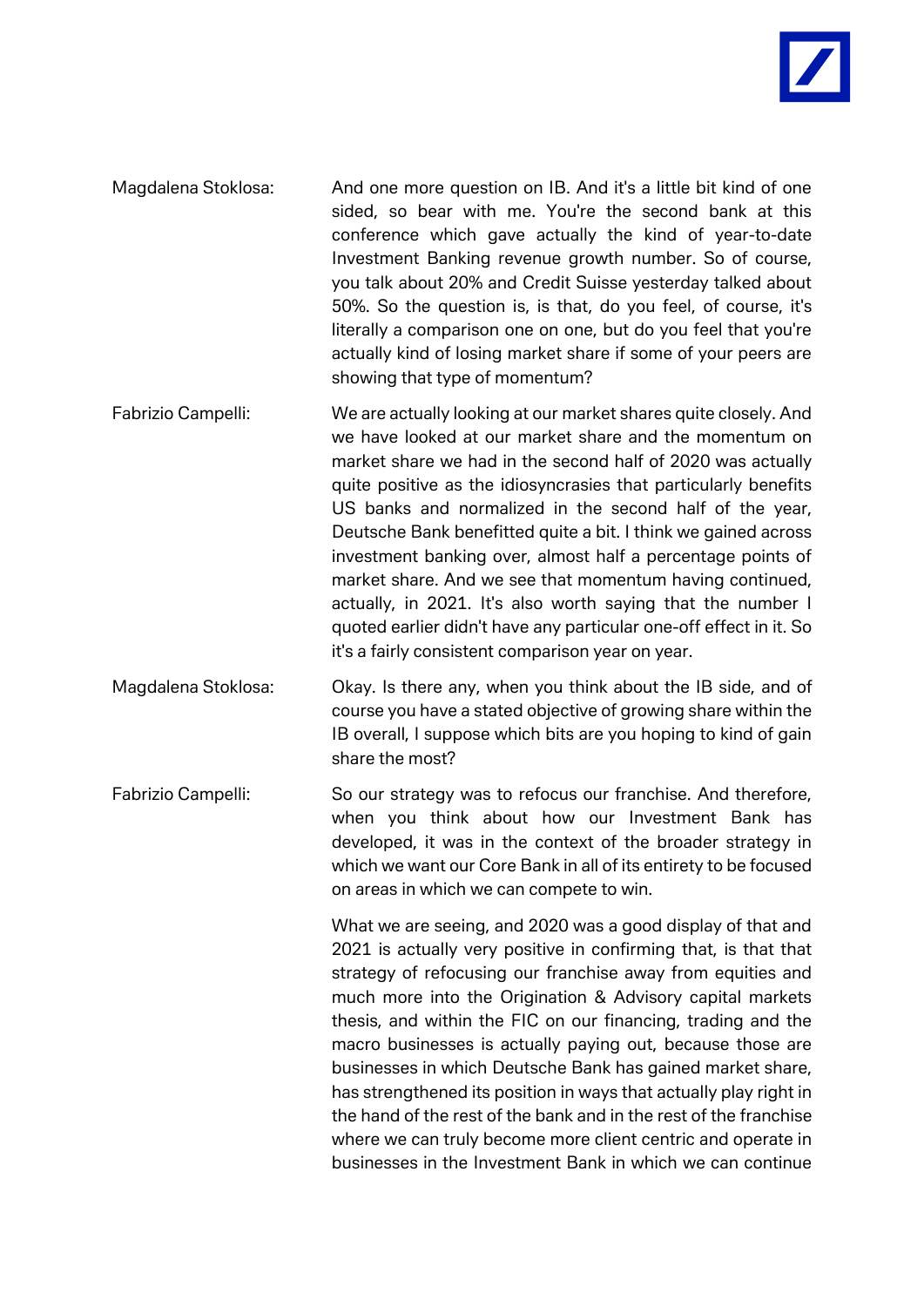to support our, for example, corporate client base into 2021 and beyond.

So the areas in which we're seeing momentum are exactly the areas in which we have invested since 2019. And those are the areas of Investment Bank that have been quite systematically performing particularly strongly since the beginning of 2020.

Magdalena Stoklosa: Perfect. And now there's a couple of kind of NII questions. And I suppose the one which is most, which is asked pretty much to every single bank is how should we think about the steepening of the curve for you in terms of how does it translate broadly into your NII?

Fabrizio Campelli: Well, we do expect looking into our models that the vast majority of the adverse effect of the drag to revenues caused by the current curve environment will be digested by 2022. And so for us, the effort continues to be that of defending our NII through the strategies I outlined earlier on deposit charging, on repricing, on the systematic conversion of deposits into investments, focusing on inflows. All of these measures are going to contribute to maintaining as resilient and steady a revenue outlook in our Core Bank until we see more of that momentum kicking in later in hopefully 2021 and into 2022 where we believe that thanks to all this effort, combined obviously with the heavy lifting that is happening behind the scenes on cost, staying very disciplined on credit risk, it will help us to really turn those businesses into strong profitability momentum businesses into 2022 and beyond.

Magdalena Stoklosa: Perfect. And a couple of clarification kind of questions coming through. Fabrizio, you've talked about the potential for a higher SRF fee. Can you just repeat that? You thought it could be € 600 million, and that does not impact your cost target. That was the question, whether the change in that charge impacts your target at all.

Fabrizio Campelli: Sure. I did mention that. So you remember that at the end of last year, James described our expectation on the SRF bank levy to be approximately  $\epsilon$  300 million for 2021. And that was predicated on the assumption of the overall Single Resolution Fund being capped at approximately  $\epsilon$  55 billion. And with the latest guidance from the Single Resolution Board that the fund may be expanded to over  $\epsilon$  70 billion, we are obviously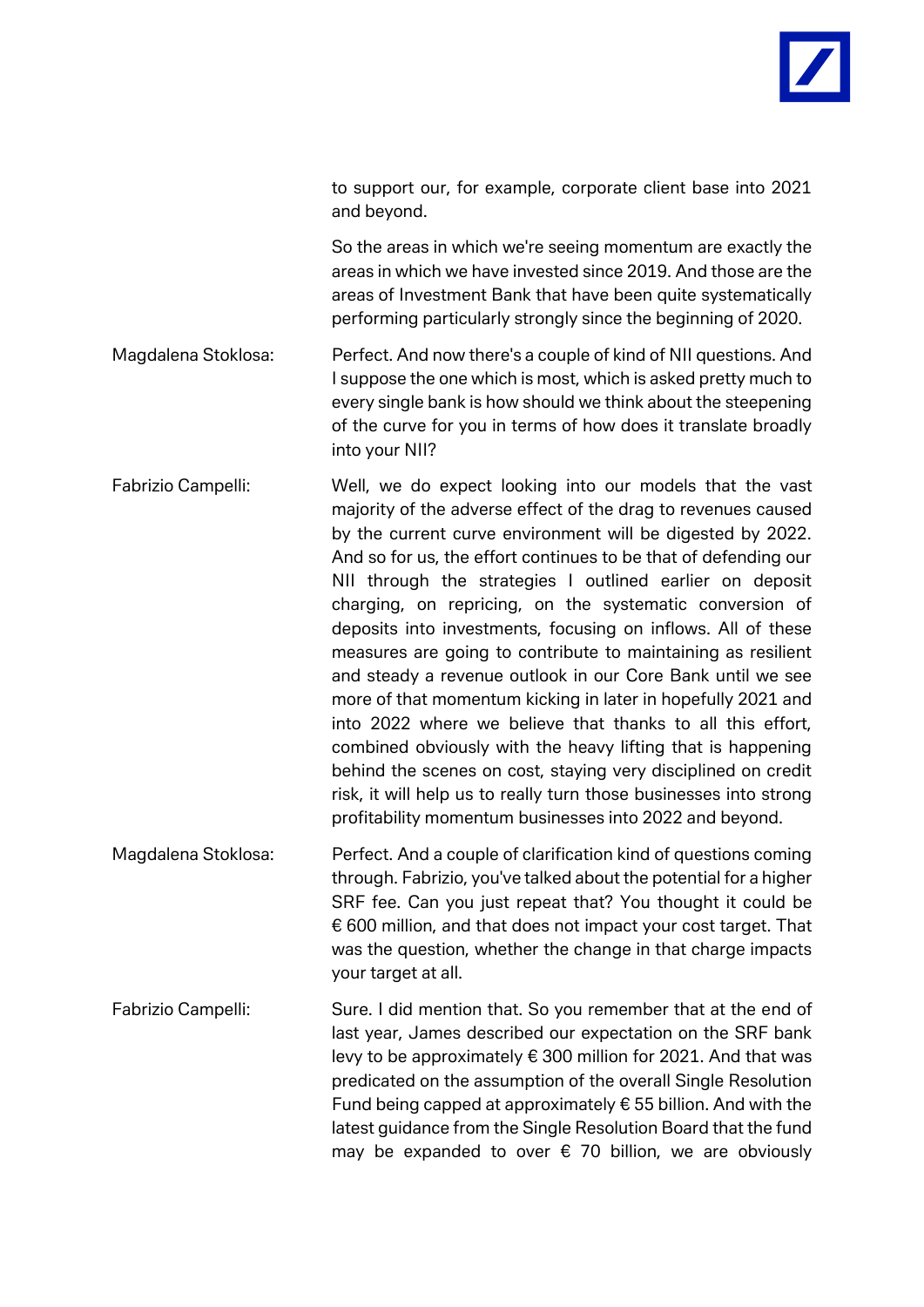adjusting our charges accordingly, which we therefore believe will be just under € 600 million for 2021.

We obviously do not expect that this is already a decision for 2022 as well. And we continue to advocate that given that expansion of the base for the calculation of the levy is also driven by an expansion of deposits across European banks, driven by the very strong peculiarities of 2020 and the pandemic, that that should be resolved or should be addressed in future calculation that we remain our focus. But either way, we remain committed to the  $\epsilon$  16.7 billion target. And of course, we will do everything, even in 2021, to counter the effects of that incremental charge relative to our original plan by basically targeting the same level of profitability we had before.

Magdalena Stoklosa: Okay, perfect. Thank you very much for that clarification. Now there's also a quick question, again press topical, from the perspective of any impact from Greensill insolvency.

Fabrizio Campelli: Thank you. We do not have as a bank any direct exposure to Greensill or the GFG Alliance. We obviously are a German bank and are a large contributor to the German deposit insurance schemes, and so there will likely be an impact from that perspective. But those schemes are fully funded, and so there is no expectation of any imminent impact deriving from those events. Of course over time, there may be the need to replete, to refund those funds certainly on the statutory side. The voluntary side is to be decided. So it's still unclear when and how much this would result into, but we don't see this as being an imminent situation on Deutsche Bank.

Magdalena Stoklosa: And the last question is really quite longer term. It kind of asks, we've got, we're in a period of a very good Investment Banking performance. We talked about it a lot, of course 2020 and expectations for 2021. As you look at your revenue diversification going forward, so medium term, do you think that there is a situation where the other parts of the group are likely to increase their revenue mix? So a lot of moving parts, but longer term, how do you see the revenue mix?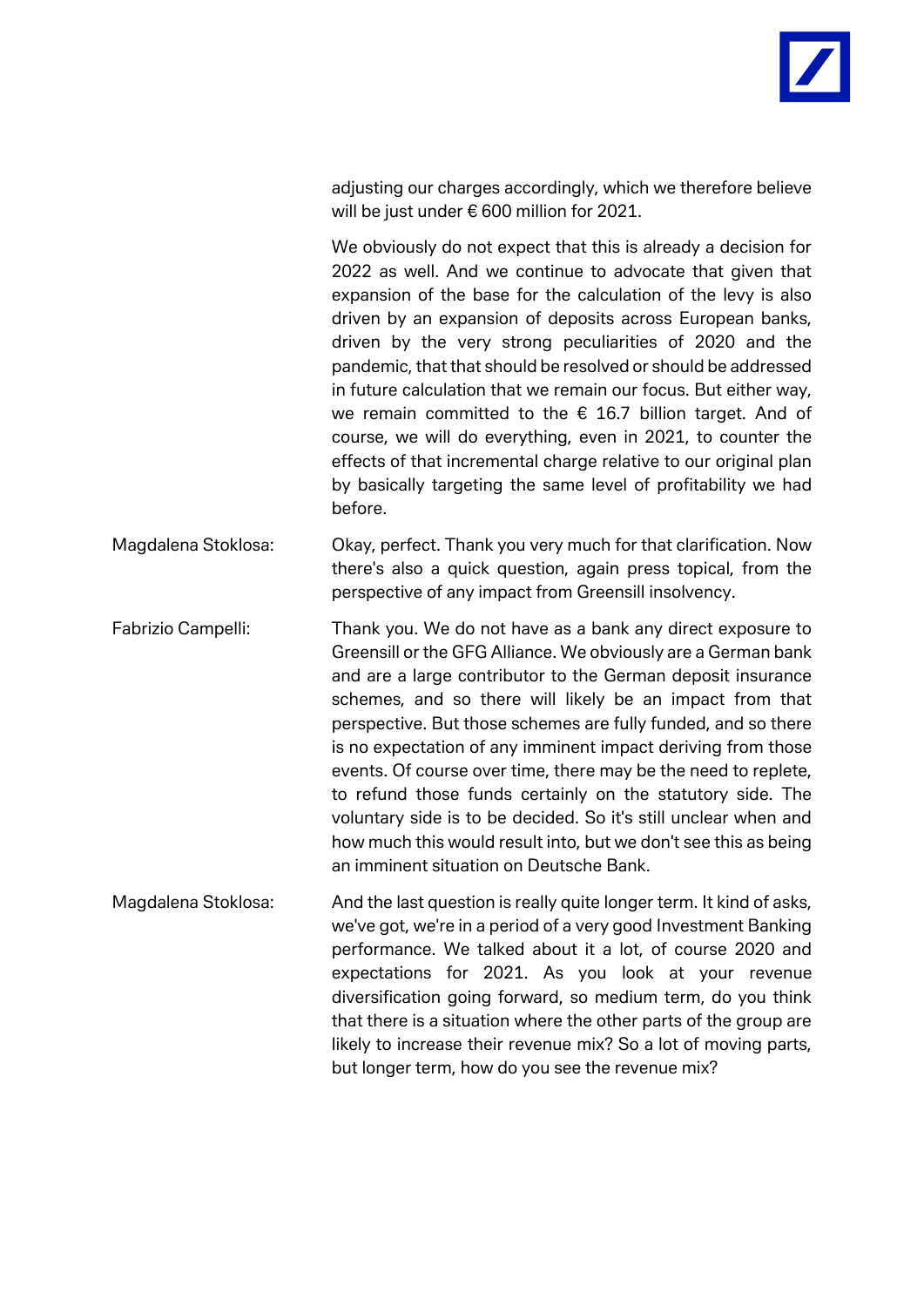Fabrizio Campelli: Well, our strategy has not changed to what we have announced in 2019. In fact, what is happening right now has clearly been more beneficial to the Investment Bank and the environment, particularly the adverse interest rates have really made it harder for the rest of our Core Bank businesses to perform at the level that is their potential.

> But based on everything we're doing and the things I was describing to you earlier, actually there is a lot of untapped momentum, untapped potential in those businesses, which in a normalized interest rate environment, as we really think about that reflation wave that may come across, will really benefit precisely those businesses that we see as the remaining part of our core strategy.

> So as we look into 2022, 2023 and beyond, the strategy we laid out, to want to compete to win, on four businesses, obviously the Investment Bank but also the Corporate Bank, a wellrounded Private Bank which sits on a pillar in Germany and a pillar internationally, and our asset management franchise with DWS, we believe that all of them will actually behave quite strongly. The best thing we are doing right now is to ensure that relative to competition, those business perform well. And already in 2020, in a year in which everybody in our continent in particular suffered quite markedly from the macroeconomic environment around us, our franchises in Corporate Bank and in the Retail Bank actually performed quite strongly. So we expect all of that to then pay off all the effort and the confidence that we have as a management team, our people, our clients to help us navigate exactly the strategy we laid out so that we can make Deutsche Bank sustainably profitable in the long term.

- Magdalena Stoklosa: Well, perfect. I couldn't have finished our session on a better summary. So, Fabrizio, thank you very much. Thank you for your time. It's always a very insightful conversation. And of course, thank you to everybody that's joined us on the web.
- Fabrizio Campelli: Thank you. Thank you very much.